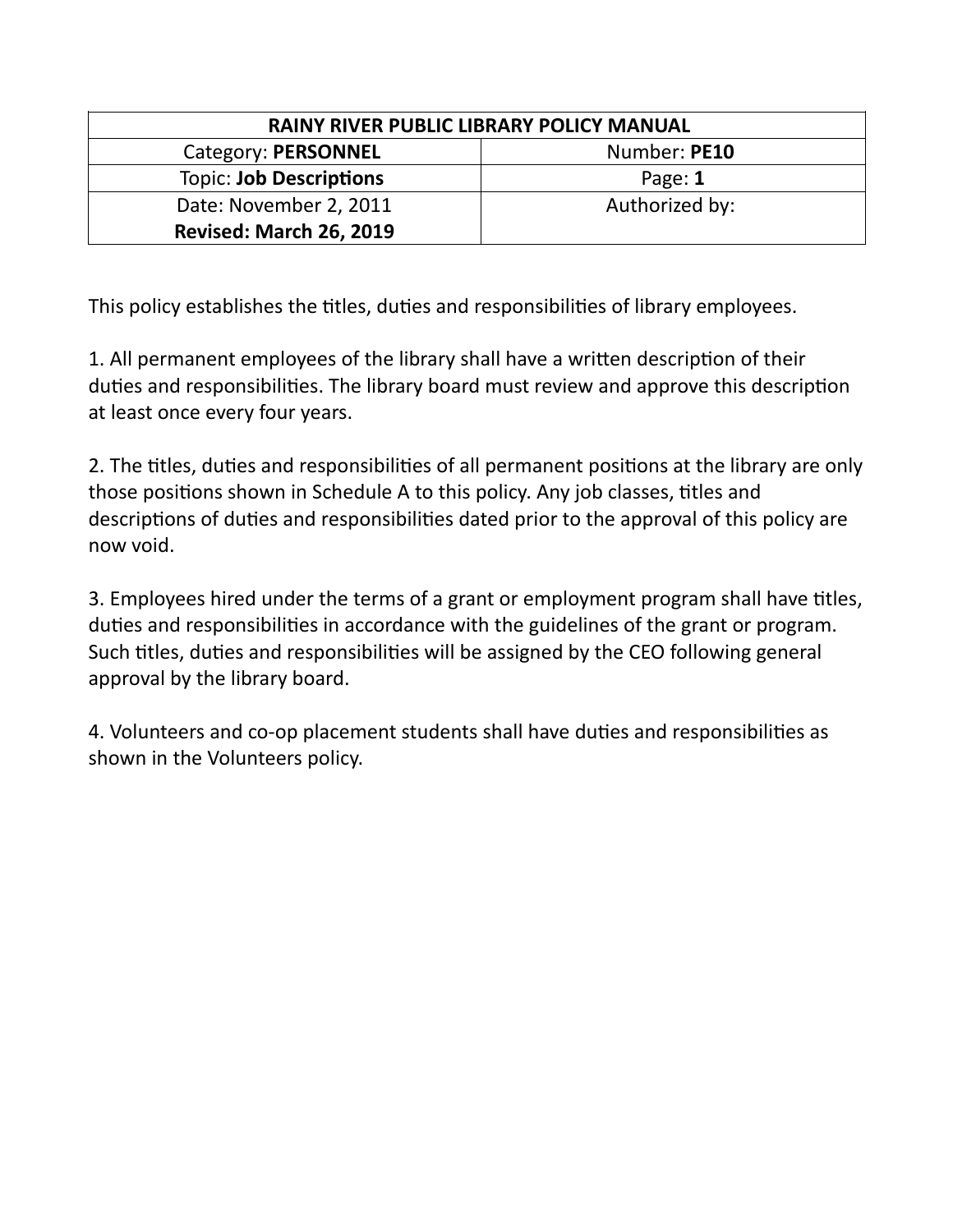| RAINY RIVER PUBLIC LIBRARY POLICY MANUAL |                |
|------------------------------------------|----------------|
| Category: PERSONNEL                      | Number: PE10   |
| <b>Topic: Job Descriptions</b>           | Page: 2        |
| Date: November 2, 2011                   | Authorized by: |
| <b>Revised: March 26, 2019</b>           |                |

## **SCHEDULE A**

| <b>POSITION TITLE:</b>      | <b>Chief Executive Officer / Librarian</b> |
|-----------------------------|--------------------------------------------|
| <b>POSITION REPORTS TO:</b> | Rainy River Public Library Board           |
| <b>POSITION SUPERVISES:</b> | All other paid staff and volunteers        |

## **GENERAL DESCRIPTION:**

Reporting to the Library Board, the CEO/Librarian is responsible for all aspects of the administration of the library, including budgeting, staffing, collections development, cataloguing, circulation, reference and readers advisory services, electronic services, promotions, fundraising, and special programs for children and adults. The position is suitable for a highly-motivated individual who enjoys working with the public. The CEO/ Librarian is the community ambassador for our library. Tact, diplomacy and excellent attention to detail are essential. The position supervises an Assistant Librarian and a variable number of student assistants and volunteers. The CEO/Librarian must be able to deal effectively and professionally with confidential information.

## **SPECIFIC DUTIES:**

• **ADMINISTRATIVE:** administers the library to conform to established goals; collects, opens and sorts mail; completes occupational health and safety inspections; inventories and orders supplies; maintains all library records; maintains library facility and liaises with landlord on facility issues; prepares library policies; reads, sorts and responds to email

• **ANALYTICAL:** analyzes library statistics and prepares statistical reports, including the annual report; helps formulate strategic goals with the library board and publishes the strategic plan; interprets policies and procedures for staff and patrons; plans for the future

• **CIRCULATION:** delivers circulation, reference and reader's advisory services, including holds notification; administers overdue process; completes quality assurance checks on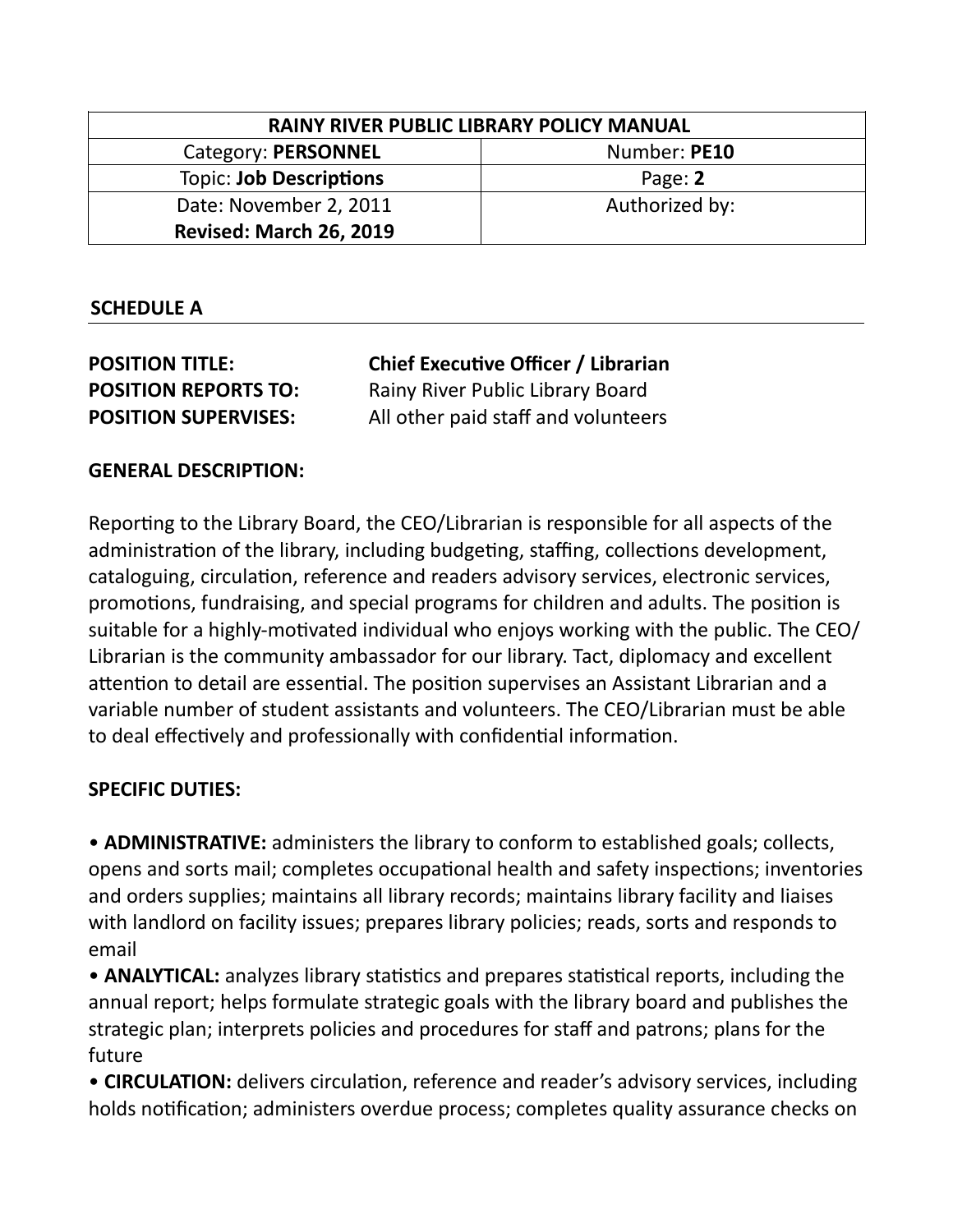| <b>RAINY RIVER PUBLIC LIBRARY POLICY MANUAL</b> |                |
|-------------------------------------------------|----------------|
| Category: PERSONNEL                             | Number: PE10   |
| <b>Topic: Job Descriptions</b>                  | Page: 3        |
| Date: November 2, 2011                          | Authorized by: |
| <b>Revised: March 26, 2019</b>                  |                |

patron records; empties bookdrop; processes interlibrary loan requests; processes periodicals; registers patrons and orients patrons to the library; shelves library materials, shelf-reads

• **COLLECTIONS:** administers pool collections, catalogues library materials using MARC, RDA, AACR2R2, and LCSH; completes or assigns finish processing of library materials; evaluates donations; maintains library catalogue and troubleshoots Apollo – primary contact for Biblionix; purchases new materials; weeds library collection

• **CREATIVE:** develops and delivers special programs for adults; develops and delivers special programs for children; writes and creates promotional materials

• **ELECTRONIC SERVICES:** administers library website; purchases and troubleshoots computer hardware and software; administers Axis360 eBook portal – primary contact for Baker & Taylor

• **FINANCIAL:** administers fundraising activities, including regular book sales; administers granting programs; collects desk revenue; completes payroll; identifies grant opportunities for the library and applies to such programs on approval of the board; prepares and completes bank deposits; prepares and presents annual budget; works with local municipalities on library board finances

• **HUMAN RESOURCES:** establishes public service schedule; maintains skills and attends workshops; orients volunteers; recommends the hire, promotion, suspension, and dismissal of all other staff; supervises all other library staff, including student employees and volunteers

• **PHYSICAL PLANT:** open and closes library facility; maintains library facility

• **STRATEGIC:** maintains relationships with community partners; maintains relationships with other libraries and library agencies, including Ontario Library Service-North; participates in the work of local, provincial and national library agencies and their committees; seeks out strategic partnerships for the board

## **MINIMUM QUALIFICATIONS:**

• Post-secondary qualification in library techniques (preferably EXCEL/Advanced EXCEL) and an honors degree in an information-related field.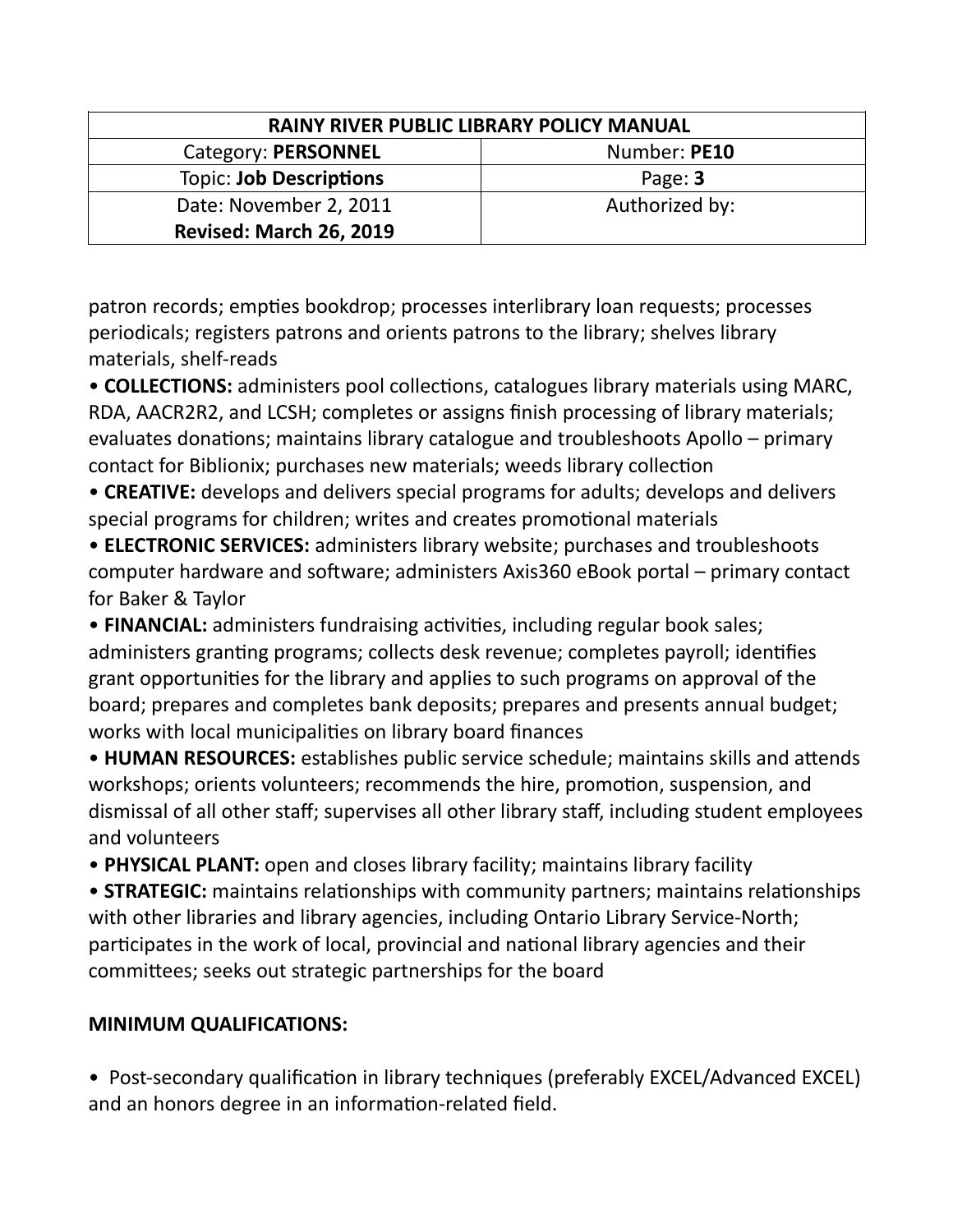| <b>RAINY RIVER PUBLIC LIBRARY POLICY MANUAL</b> |                |
|-------------------------------------------------|----------------|
| Category: PERSONNEL                             | Number: PE10   |
| <b>Topic: Job Descriptions</b>                  | Page: 4        |
| Date: November 2, 2011                          | Authorized by: |
| <b>Revised: March 26, 2019</b>                  |                |

• At least seven years' experience in a public library setting, including both circulation and supervisory experience.

• Skilled in original cataloguing using MARC, RDA, AACR2R2, and LCSH; a working knowledge of Biblionix Apollo is very desirable.

• Strong computer skills, including using a wide range of software (especially MS Excel) and troubleshooting hardware.

• Demonstrated success in writing grant proposals and public relations material.

• Comfortable delivering children's programming, including storytimes for the very young.

| <b>HOURS OF WORK:</b>       | Per Policy PE3 (Hours of Work)                |
|-----------------------------|-----------------------------------------------|
| <b>PAY SCALE:</b>           | Per Policy PE4 (Salaries, Wages and Benefits) |
| <b>PROBATIONARY PERIOD:</b> | three months                                  |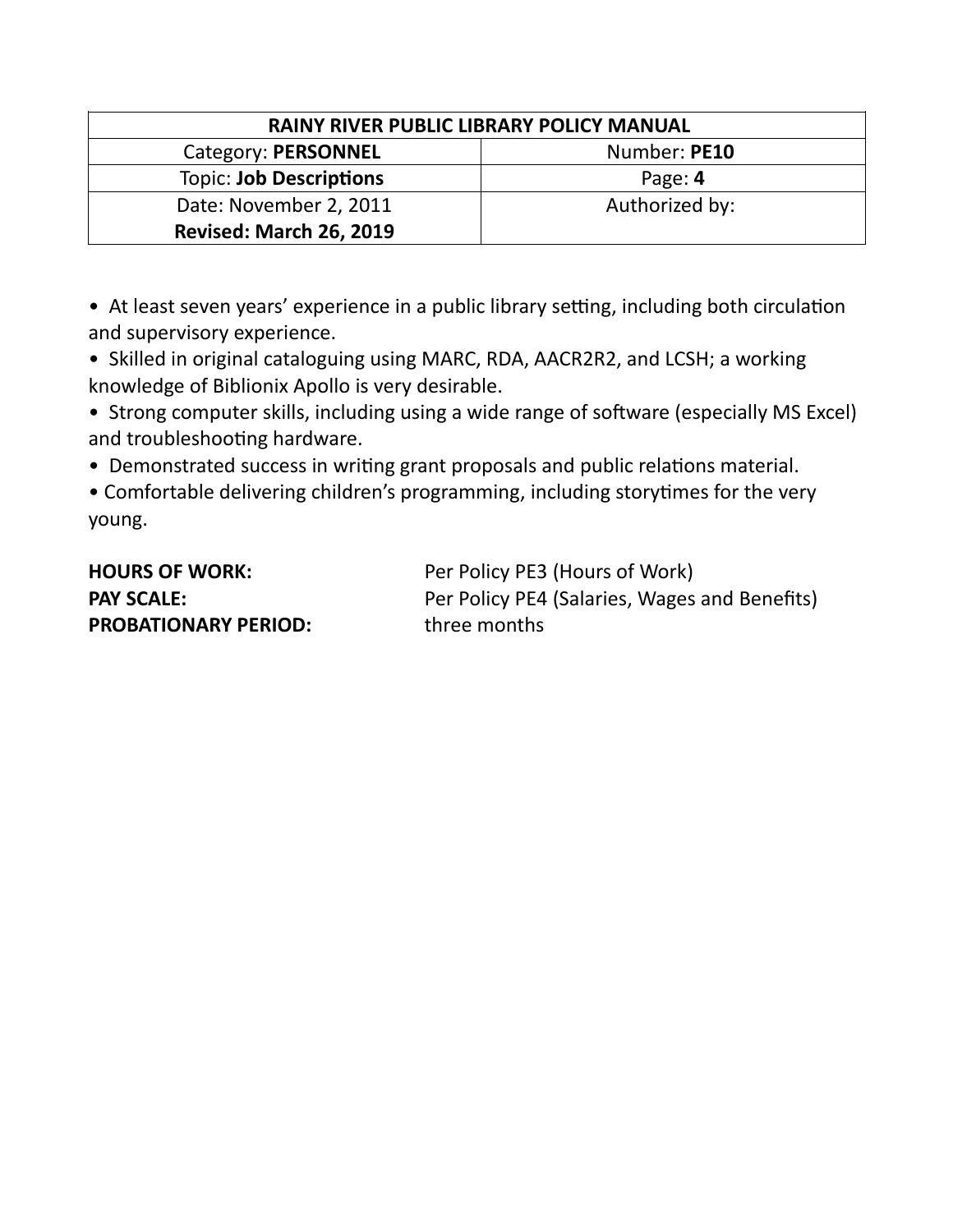| <b>RAINY RIVER PUBLIC LIBRARY POLICY MANUAL</b> |                |
|-------------------------------------------------|----------------|
| Category: PERSONNEL                             | Number: PE10   |
| <b>Topic: Job Descriptions</b>                  | Page: 5        |
| Date: November 2, 2011                          | Authorized by: |
| <b>Revised: March 26, 2019</b>                  |                |

| <b>POSITION TITLE:</b>      | Assistant Librarian                            |
|-----------------------------|------------------------------------------------|
| <b>POSITION REPORTS TO:</b> | CEO/Librarian                                  |
| <b>POSITION SUPERVISES:</b> | student assistants and volunteers, if required |

#### **GENERAL DESCRIPTION:**

The Assistant Librarian provides basic library services in collaboration with and during the absence of the CEO/Librarian. Responsibilities include circulation, answering basic reference and reader's advisory questions, registering patrons, collecting desk revenue, helping patrons use the internet, opening and closing the library facility, picking up mail, and receiving patron requests. This position is suited to a self-starter who enjoys working with the public. The Assistant Librarian may be required to oversee a student assistant and volunteers.

## **SPECIFIC DUTIES:**

**• ADMINISTRATIVE:** collects, opens and sorts mail; identifies occupational health and safety concerns; inventories supplies; reads, sorts and responds to email

**• CIRCULATION:** delivers circulation services, including holds notification; delivers reference and reader's advisory services, such as recommending suitable titles to match expressed patron interests; administers overdue process; empties bookdrop; places interlibrary loan requests for printed materials; receives and processes interlibrary loans; registers patrons and orients patrons to the library; shelves library materials, shelf-reads

**• COLLECTIONS:** completes finish processing of library materials; completes copycataloguing of periodicals; receives and categorizes donations; assists CEO using selection tools and suggests acquisitions; assists with periodic inventory of the collection

**• CREATIVE:** assists with special programs for adults; assists with special programs for children; assists with creation of promotional materials, including postings on Library social media platforms; undertakes merchandizing, including the organization and maintenance of book displays and book lists